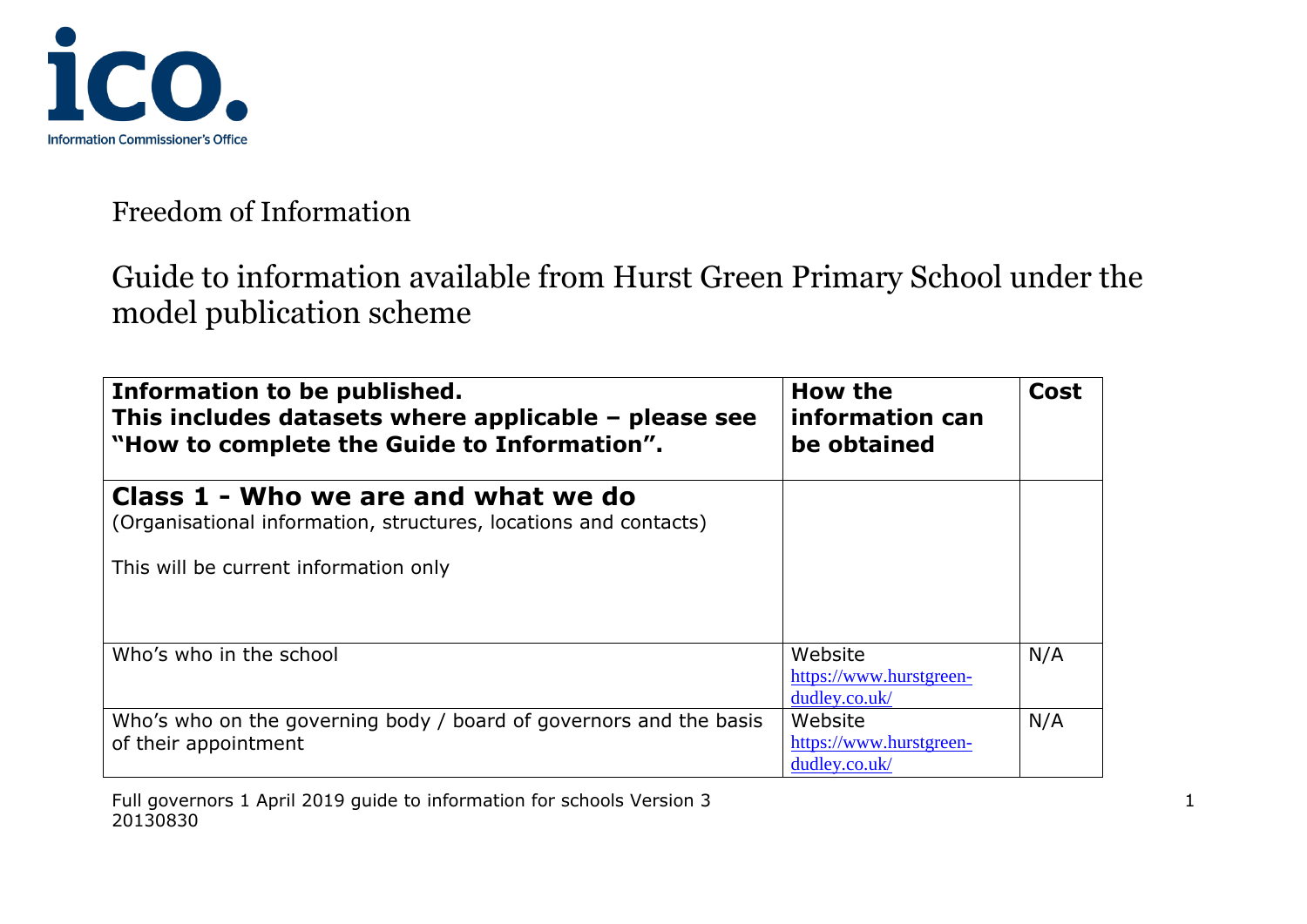

| Instrument of Government / Articles of Association                   | Hard copy               | Price |
|----------------------------------------------------------------------|-------------------------|-------|
|                                                                      |                         | per   |
|                                                                      |                         | page  |
| Contact details for the Head teacher and for the governing body, via | Website                 | N/A   |
| the school (named contacts where possible).                          | https://www.hurstgreen- |       |
|                                                                      | dudley.co.uk/           |       |
| School prospectus                                                    | Website                 | N/A   |
|                                                                      |                         |       |
| Annual Report - Information not held                                 | N/A                     | N/A   |
|                                                                      |                         |       |
| Staffing structure                                                   | Website                 | N/A   |
|                                                                      | https://www.hurstgreen- |       |
|                                                                      | dudley.co.uk/           |       |
|                                                                      |                         |       |
| School session times and term dates                                  | Website &               | N/A   |
|                                                                      | www.dudley.gov.uk       |       |
| Address of school and contact details, including email address.      | Website                 | N/A   |
|                                                                      | https://www.hurstgreen- |       |
|                                                                      | dudley.co.uk/           |       |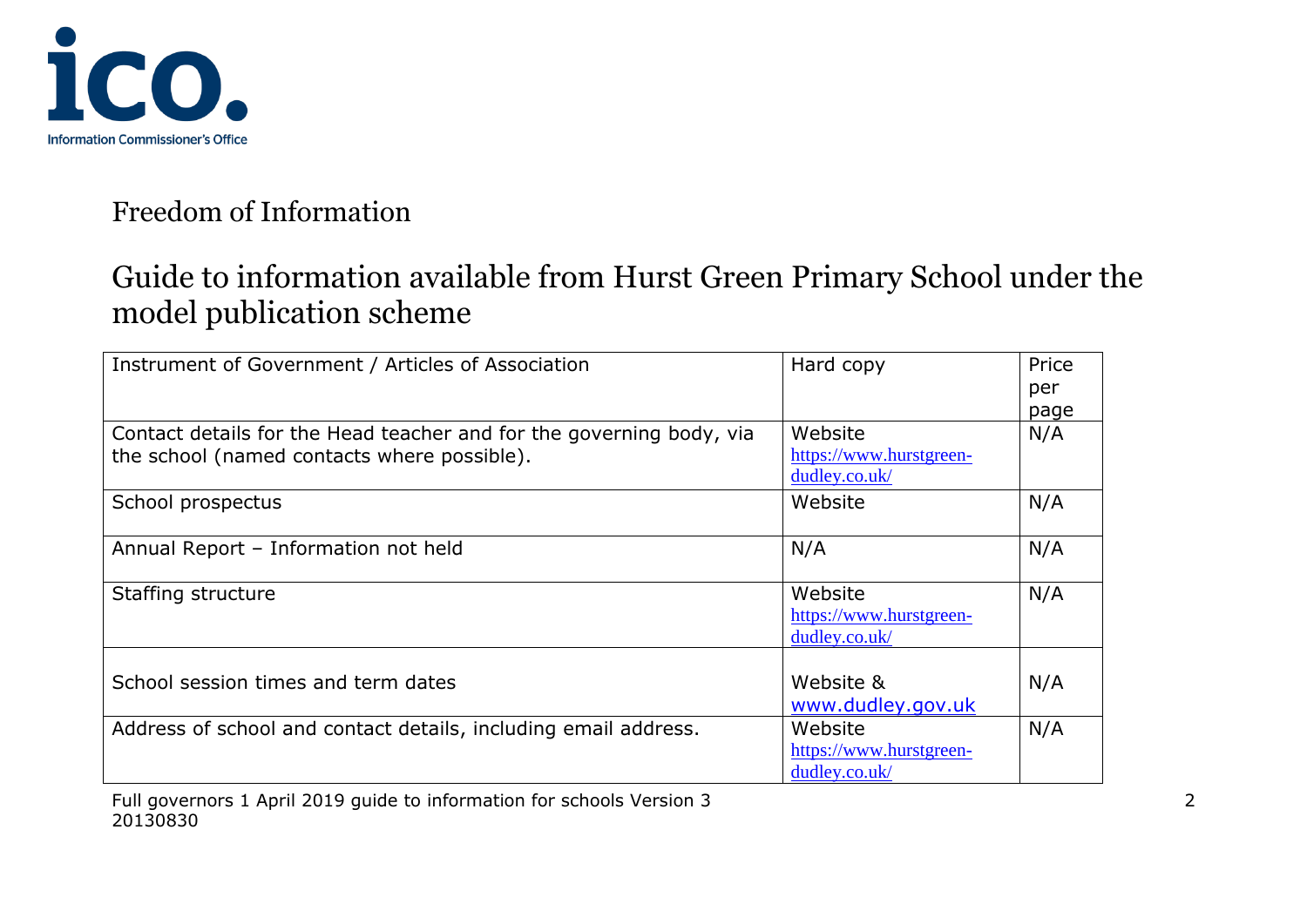

| Class $2$ – What we spend and how we spend it<br>(Financial information relating to projected and actual income and<br>expenditure, procurement, contracts and financial audit)<br>Current and previous financial year as a minimum |                      |       |
|-------------------------------------------------------------------------------------------------------------------------------------------------------------------------------------------------------------------------------------|----------------------|-------|
| Annual budget plan and financial statements                                                                                                                                                                                         | Hard copy on request | Price |
|                                                                                                                                                                                                                                     |                      | per   |
|                                                                                                                                                                                                                                     |                      | page  |
| Capital funding                                                                                                                                                                                                                     | Hard copy on request | Price |
|                                                                                                                                                                                                                                     |                      | per   |
|                                                                                                                                                                                                                                     |                      | page  |
| Financial audit reports                                                                                                                                                                                                             | Hard copy on request | Price |
|                                                                                                                                                                                                                                     |                      | per   |
|                                                                                                                                                                                                                                     |                      | page  |
| Details of expenditure items over £2000 - published at least annually                                                                                                                                                               | Hard copy on request | Price |
| but at a more frequent quarterly or six-monthly interval where                                                                                                                                                                      |                      | per   |
| practical.                                                                                                                                                                                                                          |                      | page  |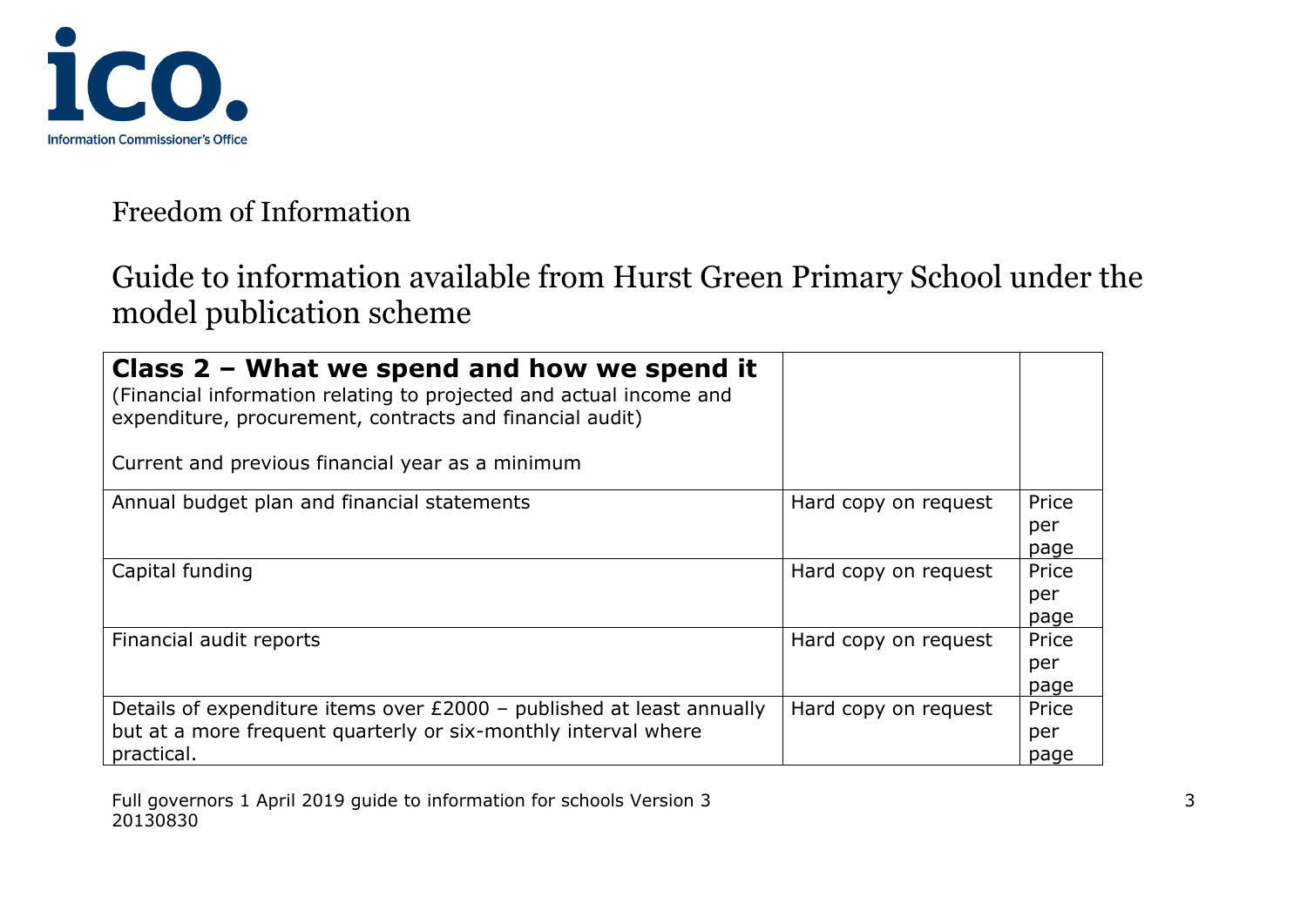

| Procurement and contracts the school has entered into, or information<br>relating to / a link to information held by an organisation which has<br>done so on its behalf (for example, a local authority or diocese).                                    | Hard copy on request | Price<br>per<br>page |
|---------------------------------------------------------------------------------------------------------------------------------------------------------------------------------------------------------------------------------------------------------|----------------------|----------------------|
| Pay policy                                                                                                                                                                                                                                              | Hard copy on request | Price<br>per<br>page |
| Staff allowances and expenses that can be incurred or claimed, with<br>totals paid to individual senior staff members (Senior Leadership<br>Team or equivalent, whose basic actual salary is at least £60,000 per<br>annum) by reference to categories. | Hard copy on request | Price<br>per<br>page |
| Staffing, pay and grading structure. As a minimum the pay<br>information should include salaries for senior staff (Senior Leadership<br>Team or equivalent as above) in bands of £10,000; for more junior<br>posts, by salary range.                    | Hard copy on request | Price<br>per<br>page |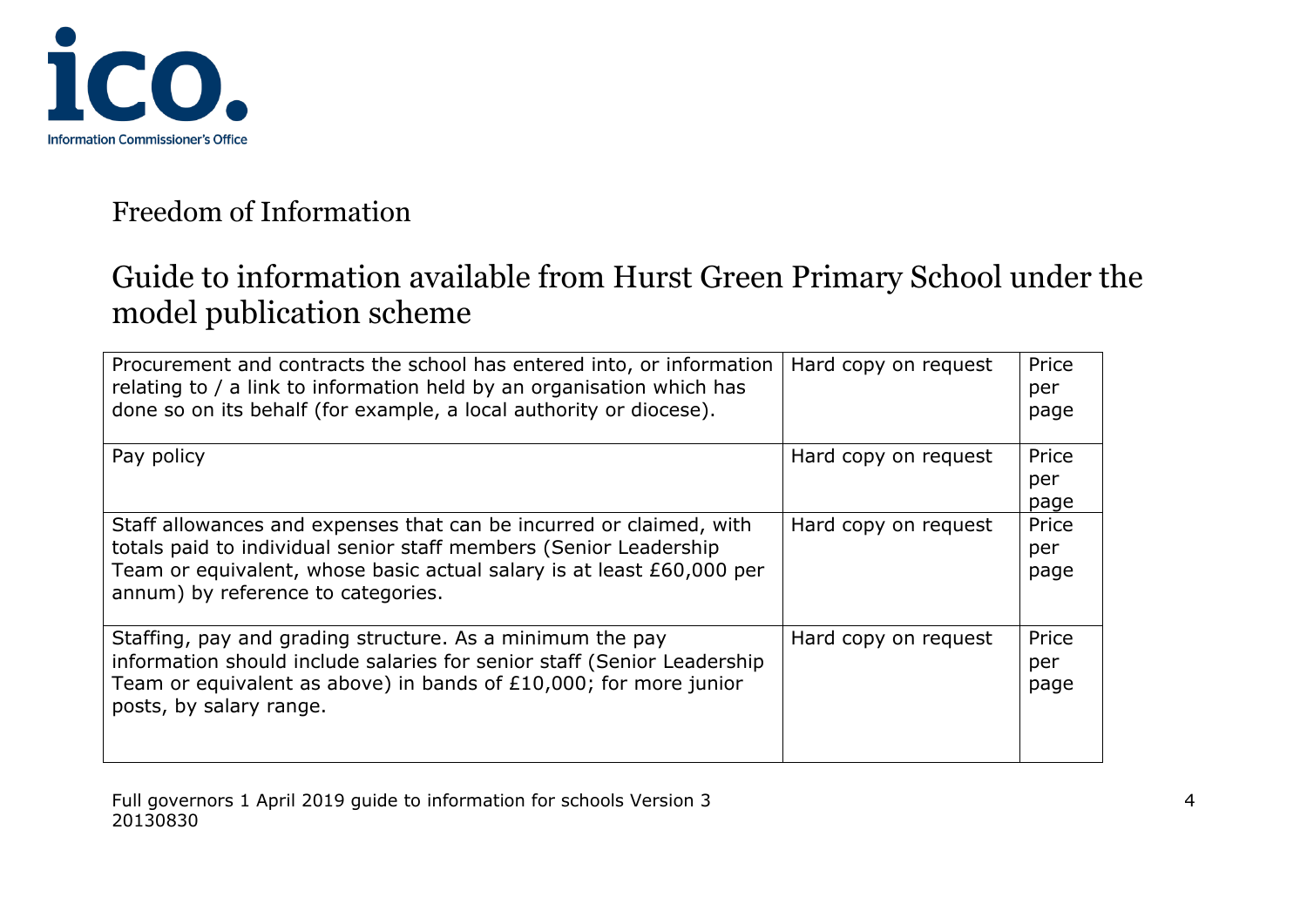

| Hard copy on request                                | Price<br>per<br>page |
|-----------------------------------------------------|----------------------|
|                                                     |                      |
|                                                     |                      |
|                                                     |                      |
|                                                     |                      |
| Website<br>https://www.hurstgreen-<br>dudley.co.uk/ | N/A                  |
|                                                     |                      |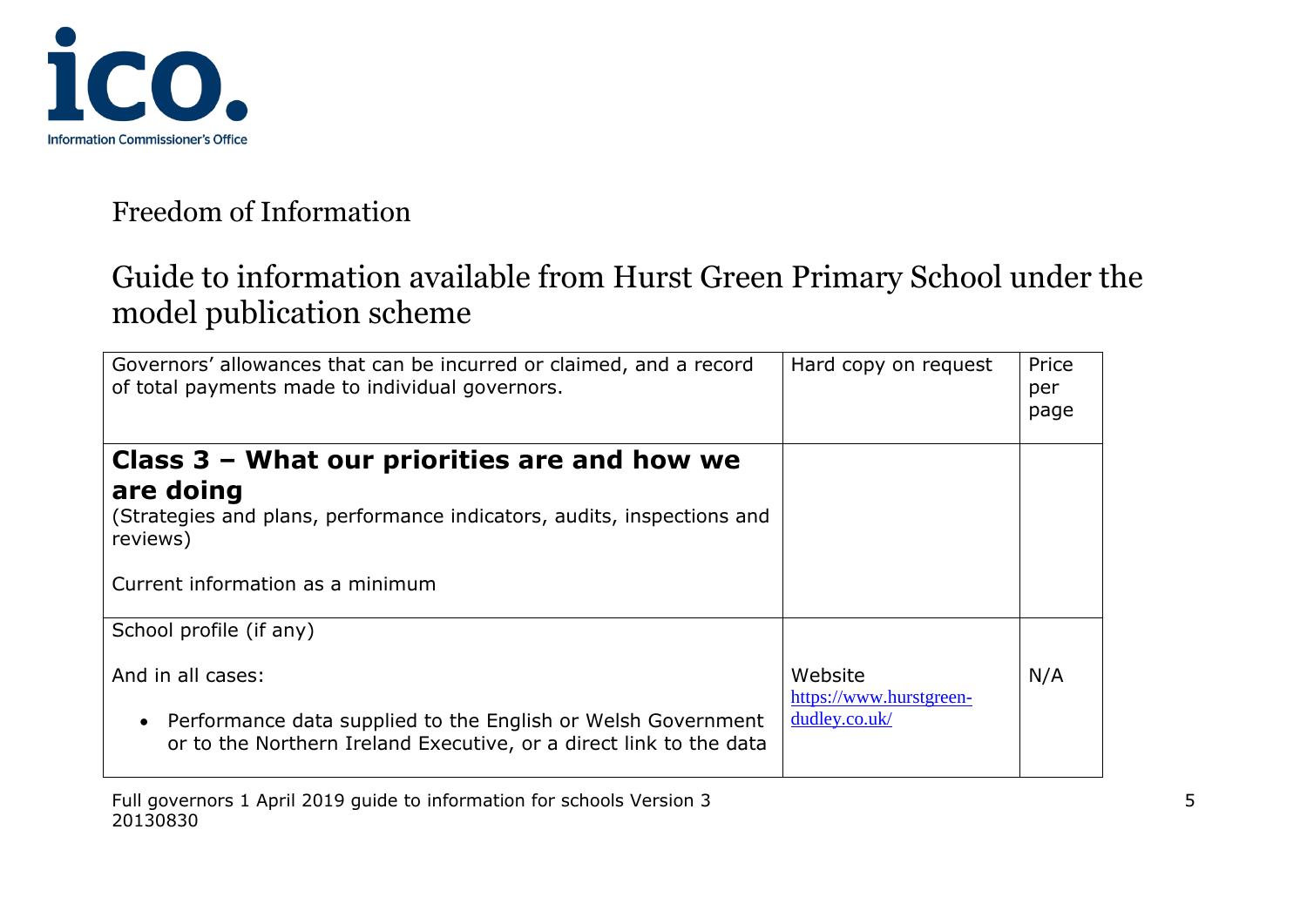

| The latest Ofsted / Estyn / Education and Training Inspectorate<br>report<br>- Summary<br>- Full report |                         |       |
|---------------------------------------------------------------------------------------------------------|-------------------------|-------|
| Post-inspection action plan                                                                             |                         |       |
| Performance management policy and procedures adopted by the                                             |                         | Price |
| governing body.                                                                                         | Hard copy on request    | per   |
|                                                                                                         |                         | page  |
| Performance data or a direct link to it                                                                 |                         |       |
|                                                                                                         | Website                 | N/A   |
|                                                                                                         | https://www.hurstgreen- |       |
|                                                                                                         | dudley.co.uk/           |       |
| The school's future plans; for example, proposals for and any                                           |                         | Price |
| consultation on the future of the school, such as a change in status                                    | Hard copy on request    | per   |
|                                                                                                         |                         | page  |
| Safeguarding and child protection                                                                       | Hard copy on request    | Price |
|                                                                                                         |                         | per   |
|                                                                                                         |                         | page  |
| .<br>.                                                                                                  |                         |       |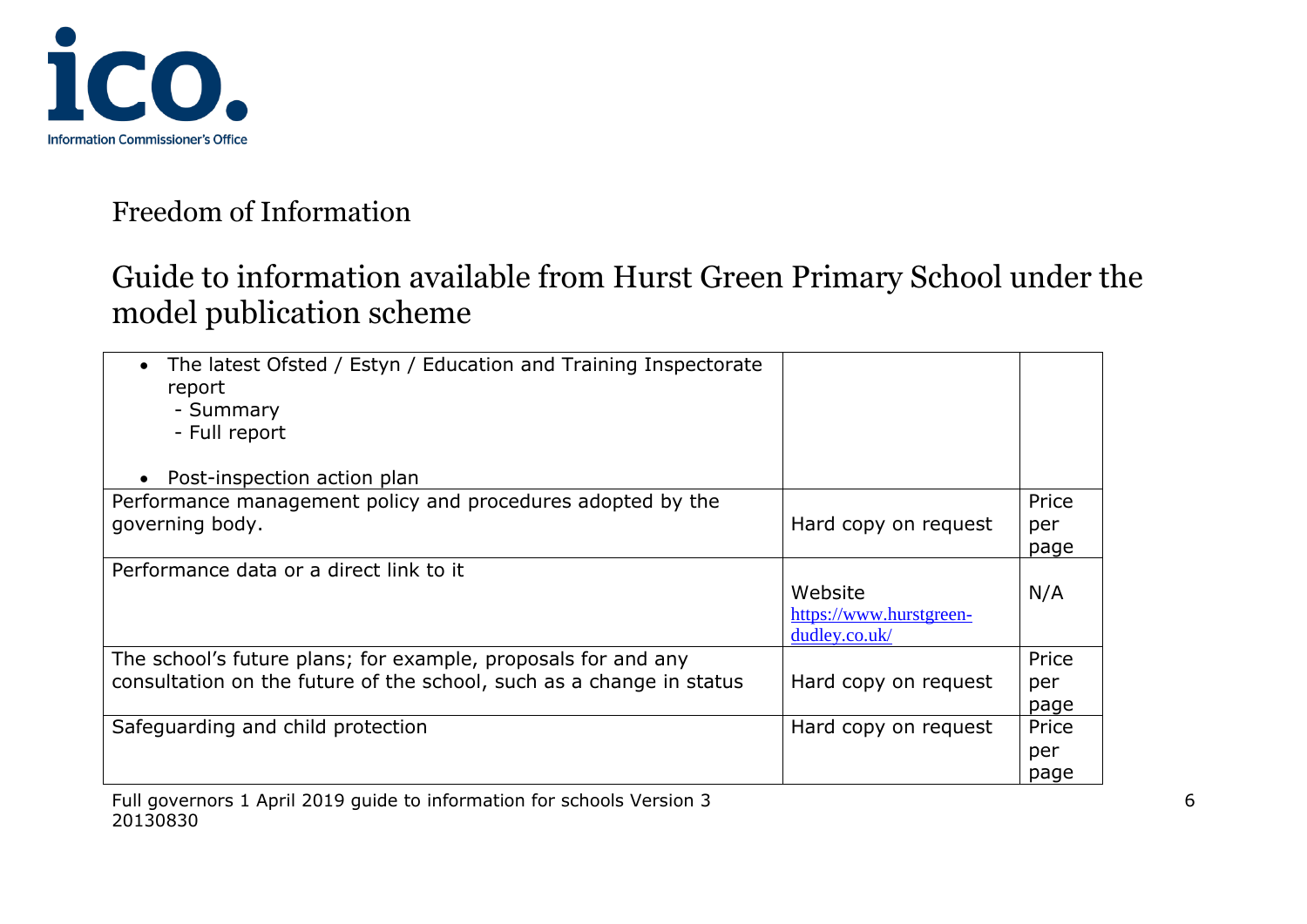

| Class 4 - How we make decisions<br>(Decision making processes and records of decisions)<br>Current and previous three years as a minimum                                 |                                                                                             |                      |
|--------------------------------------------------------------------------------------------------------------------------------------------------------------------------|---------------------------------------------------------------------------------------------|----------------------|
| Admissions policy/decisions (not individual admission decisions) -<br>where applicable                                                                                   | Website<br>https://www.hurstgreen-<br>$dudley.co.uk/$ or<br>Dudley MBC<br>www.dudley.gov.uk |                      |
| Agendas and minutes of meetings of the governing body and its<br>committees. (NB this will exclude information that is properly<br>regarded as private to the meetings). | Hard copy on request                                                                        | Price<br>per<br>page |
| Class $5 -$ Our policies and procedures<br>(Current written protocols, policies and procedures for delivering our<br>services and responsibilities)                      |                                                                                             |                      |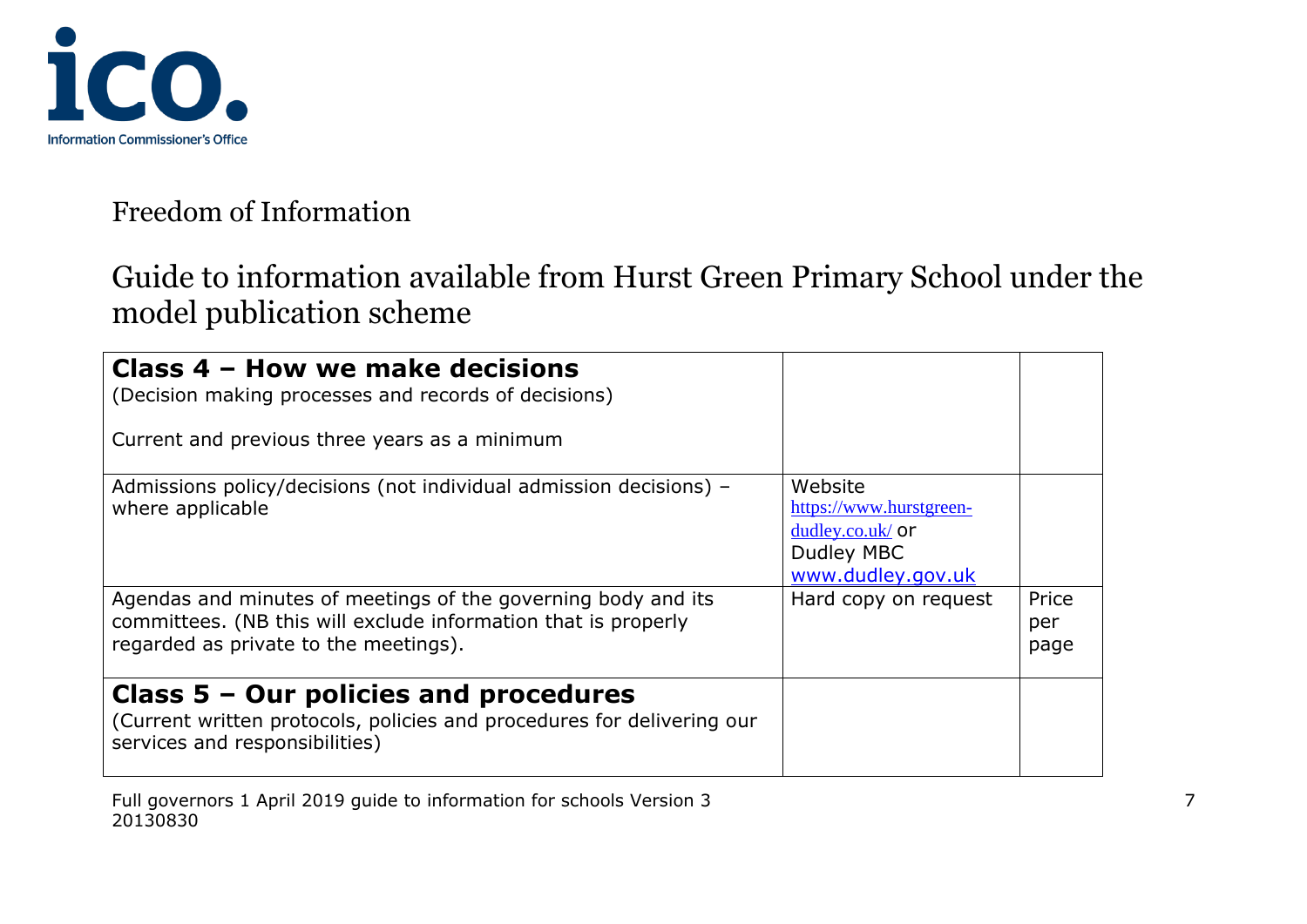

| Current information only.                                                                                                               | Website and/or hard                | Price |
|-----------------------------------------------------------------------------------------------------------------------------------------|------------------------------------|-------|
| As a minimum these must include policies, procedures and documents                                                                      | copy                               | per   |
| that the school is required to have by statute or by its funding                                                                        | https://www.hurstgreen-            | page  |
| agreement or equivalent, or by the Welsh or English government or                                                                       | dudley.co.uk/                      |       |
| the Northern Ireland Executive. These will include policies and                                                                         |                                    |       |
| procedures for handling information requests. In addition, for Wales,                                                                   |                                    |       |
| this will include a Welsh Language Scheme in accordance with the<br>Welsh Language Act 1993. For Northern Ireland, this will include an |                                    |       |
| equality scheme / statement in accordance with the Northern Ireland                                                                     |                                    |       |
| Act 1998.                                                                                                                               |                                    |       |
|                                                                                                                                         |                                    |       |
| Records management and personal data policies, including:                                                                               |                                    |       |
| Information security policies                                                                                                           | Hard copy on request               | Price |
| Records retention, destruction and archive policies                                                                                     |                                    | per   |
| Data protection (including information sharing policies)                                                                                |                                    | page  |
|                                                                                                                                         |                                    |       |
| Charging regimes and policies.                                                                                                          | Website<br>https://www.hurstgreen- | N/A   |
|                                                                                                                                         | dudley.co.uk/                      |       |
|                                                                                                                                         |                                    |       |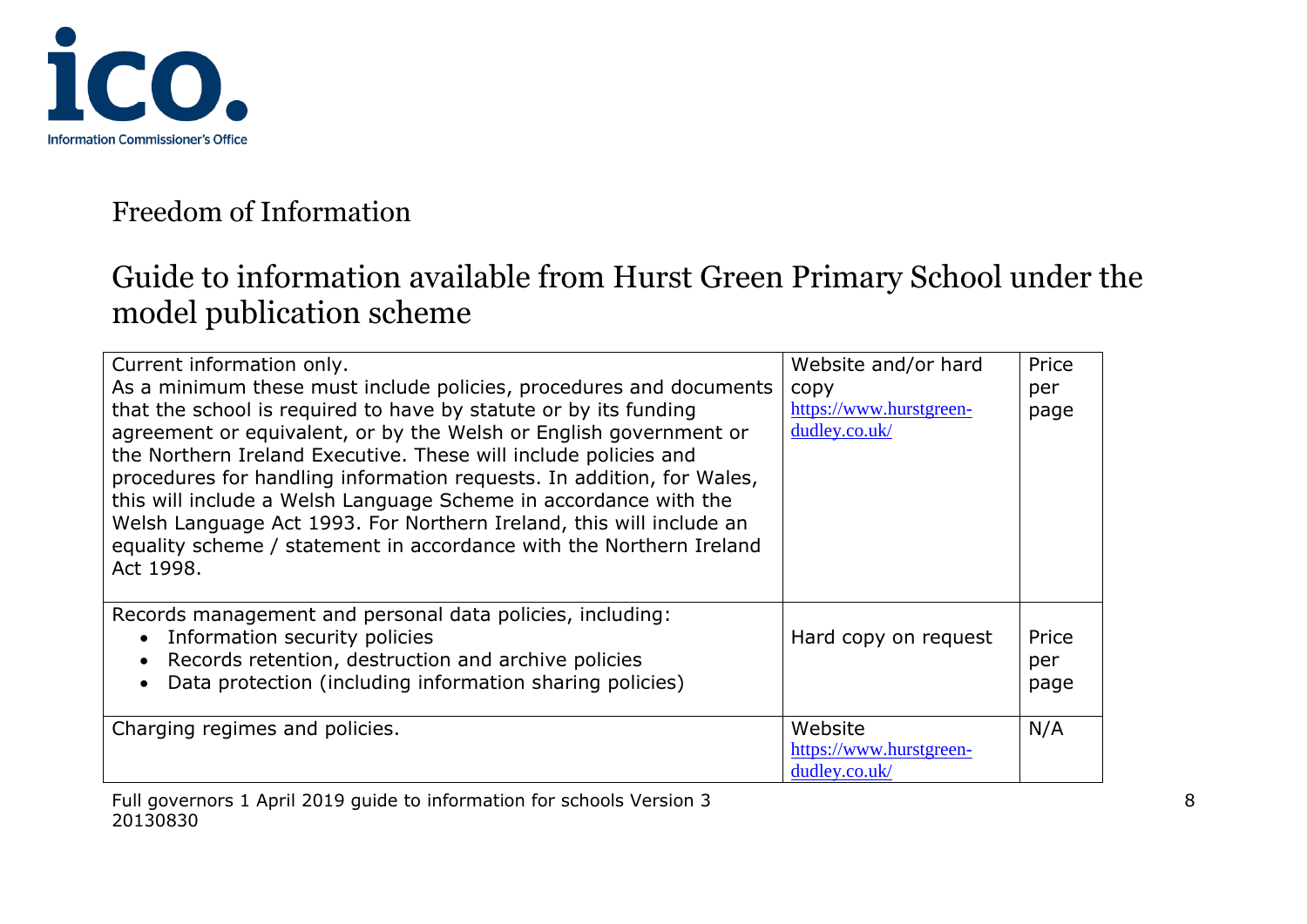

| This should include details of any statutory charging regimes.<br>Charging policies should include charges made for information<br>routinely published. They should clearly state what costs are to be<br>recovered, the basis on which they are made and how they are<br>calculated.<br>If the school charges a fee for re-licensing the use of datasets, it<br>should state in its guide how this is calculated (please see "How to<br>complete the Guide to information"). |                                                                         |                      |
|-------------------------------------------------------------------------------------------------------------------------------------------------------------------------------------------------------------------------------------------------------------------------------------------------------------------------------------------------------------------------------------------------------------------------------------------------------------------------------|-------------------------------------------------------------------------|----------------------|
| Class $6$ – Lists and Registers<br>Currently maintained lists and registers only (this does not include the<br>attendance register).                                                                                                                                                                                                                                                                                                                                          |                                                                         |                      |
| Curriculum circulars and statutory instruments                                                                                                                                                                                                                                                                                                                                                                                                                                | Website and/or hard<br>copy<br>https://www.hurstgreen-<br>dudley.co.uk/ | Price<br>per<br>Page |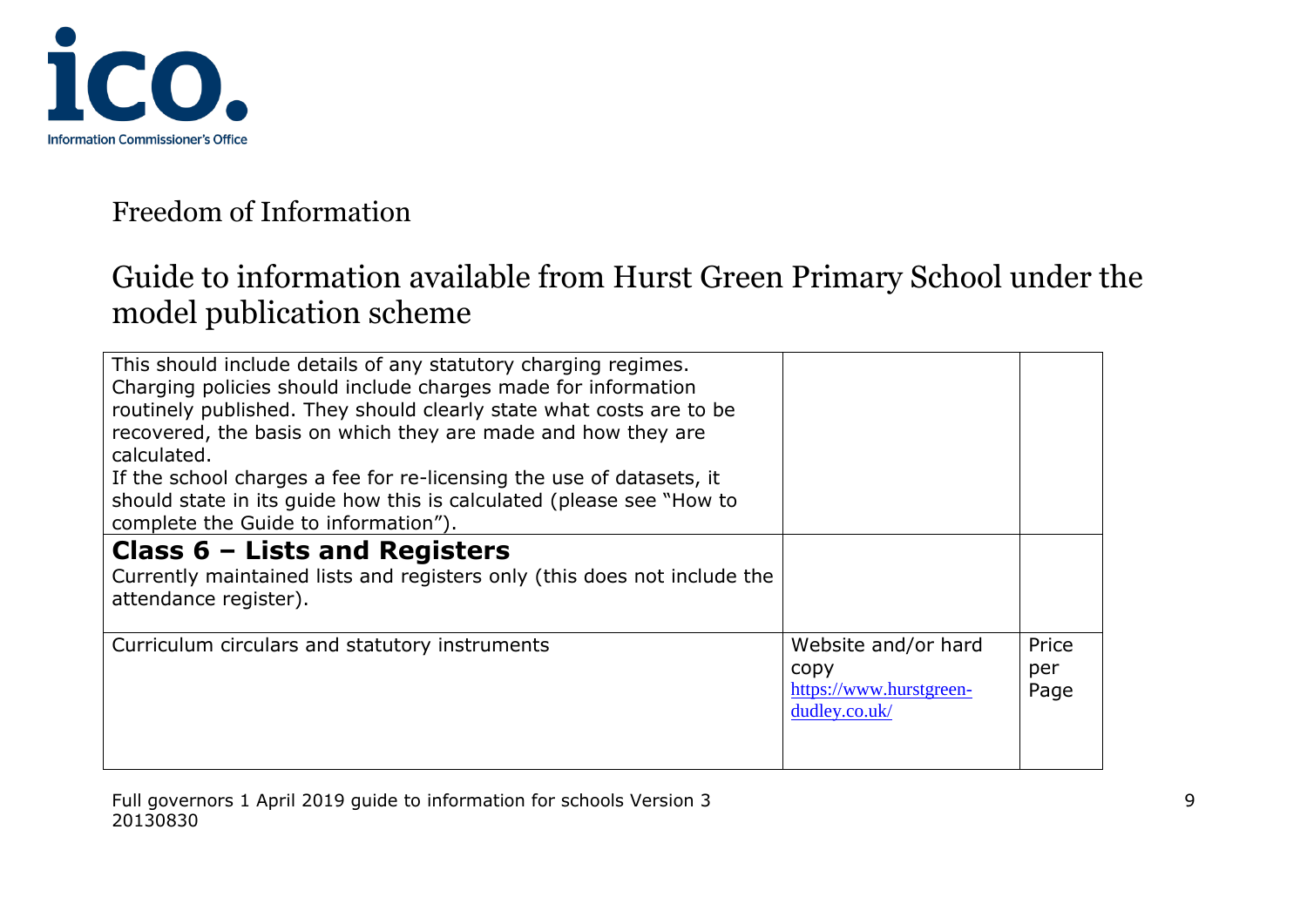

| Disclosure logs                                                                                                                                                                                    | Hard copy on request                                                    | Price<br>per<br>page |
|----------------------------------------------------------------------------------------------------------------------------------------------------------------------------------------------------|-------------------------------------------------------------------------|----------------------|
| Asset register                                                                                                                                                                                     | Inspection only                                                         |                      |
| Any information the school is currently legally required to hold in<br>publicly available registers                                                                                                |                                                                         |                      |
| Class $7$ – The services we offer<br>(Information about the services we offer, including leaflets, guidance<br>and newsletters produced for the public and businesses)<br>Current information only |                                                                         |                      |
| Extra-curricular activities                                                                                                                                                                        | Website and/or hard<br>copy<br>https://www.hurstgreen-<br>dudley.co.uk/ |                      |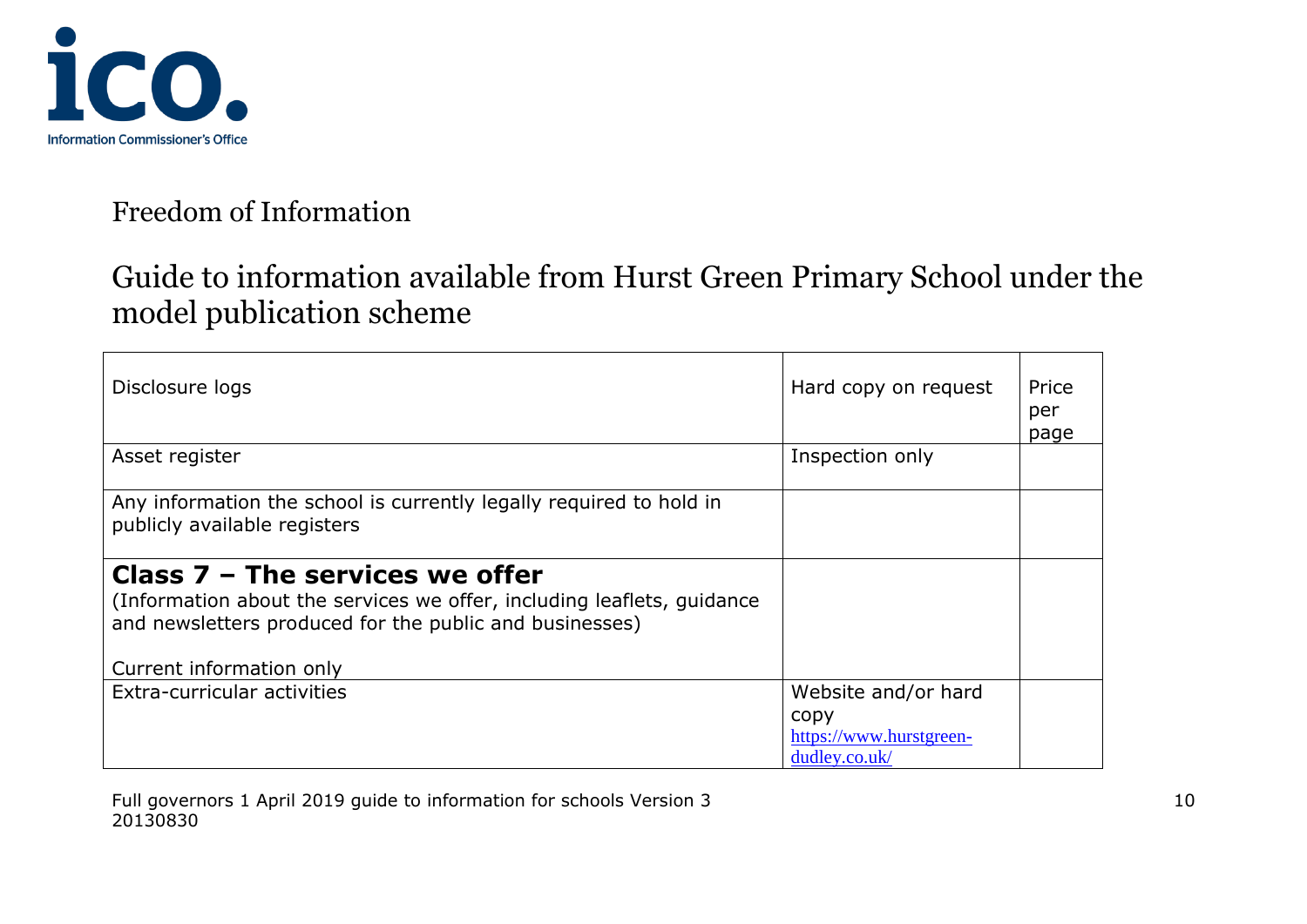

| Out of school clubs                                                                                                                               | Website and/or hard<br>copy<br>https://www.hurstgreen-<br>dudley.co.uk/ |                      |
|---------------------------------------------------------------------------------------------------------------------------------------------------|-------------------------------------------------------------------------|----------------------|
| Services for which the school is entitled to recover a fee, together<br>with those fees                                                           | Hard copy                                                               | Price<br>per<br>page |
| School publications, leaflets, books and newsletters                                                                                              | Website and inspection<br>https://www.hurstgreen-<br>dudley.co.uk/      |                      |
| <b>Additional Information</b><br>This will provide schools with the opportunity to publish information<br>that is not itemised in the lists above |                                                                         |                      |
|                                                                                                                                                   |                                                                         |                      |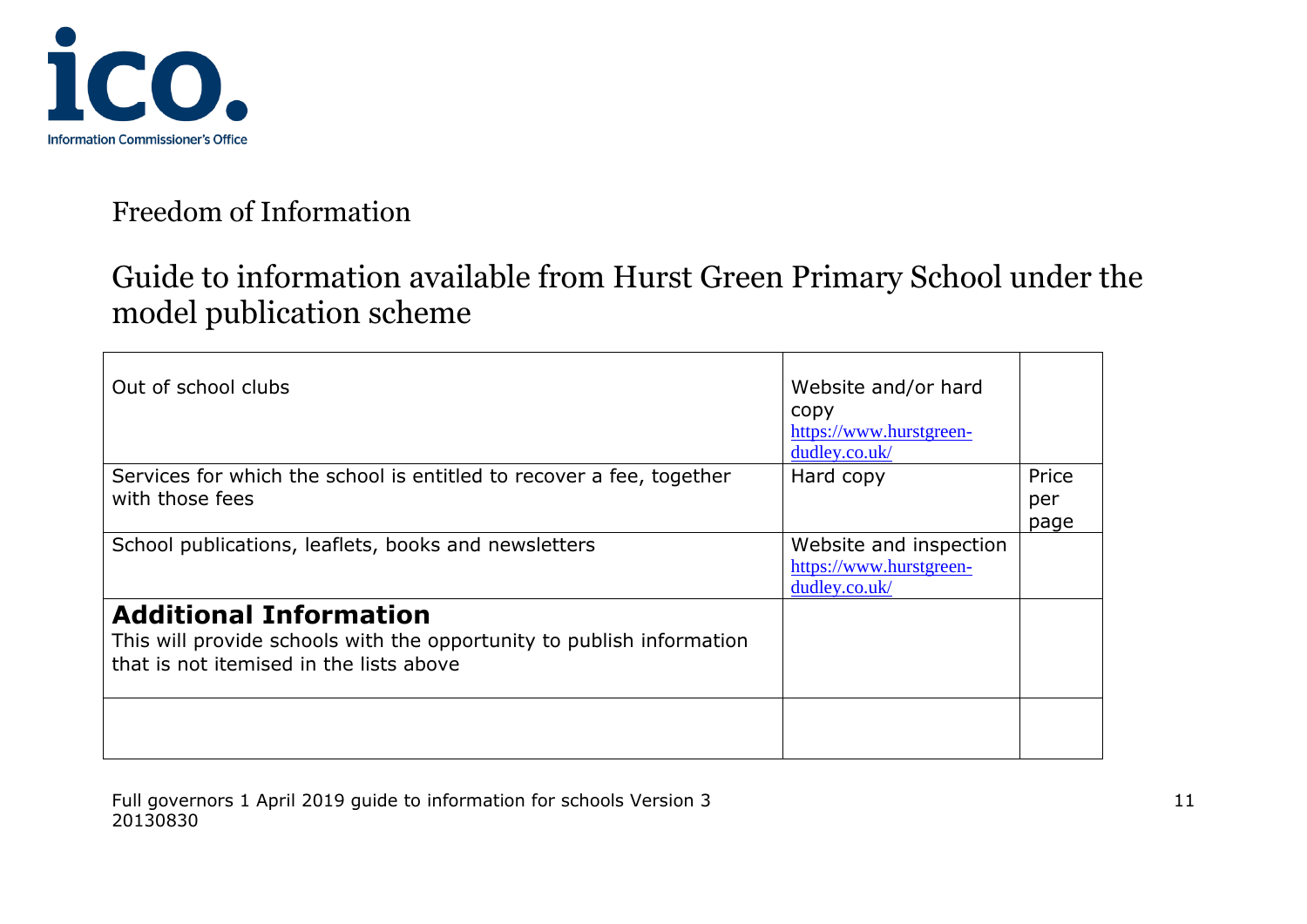

Guide to information available from Hurst Green Primary School under the model publication scheme

#### **SCHEDULE OF CHARGES**

**This describes how the charges have been arrived at and should be published as part of the guide.**

| <b>TYPE OF CHARGE</b>    | <b>DESCRIPTION</b>                                              | <b>BASIS OF CHARGE</b>                                                       |
|--------------------------|-----------------------------------------------------------------|------------------------------------------------------------------------------|
| <b>Disbursement cost</b> | Photocopying/printing @<br>£0.0036 per sheet (black<br>& white) | Actual cost *                                                                |
|                          | Photocopying/printing @<br>£0.033 per sheet (colour)            | Actual cost                                                                  |
|                          | Postage                                                         | Actual cost of Royal Mail standard<br>$2nd$ class                            |
| <b>Statutory Fee</b>     |                                                                 | In accordance with the relevant<br>legislation (quote the actual<br>statute) |